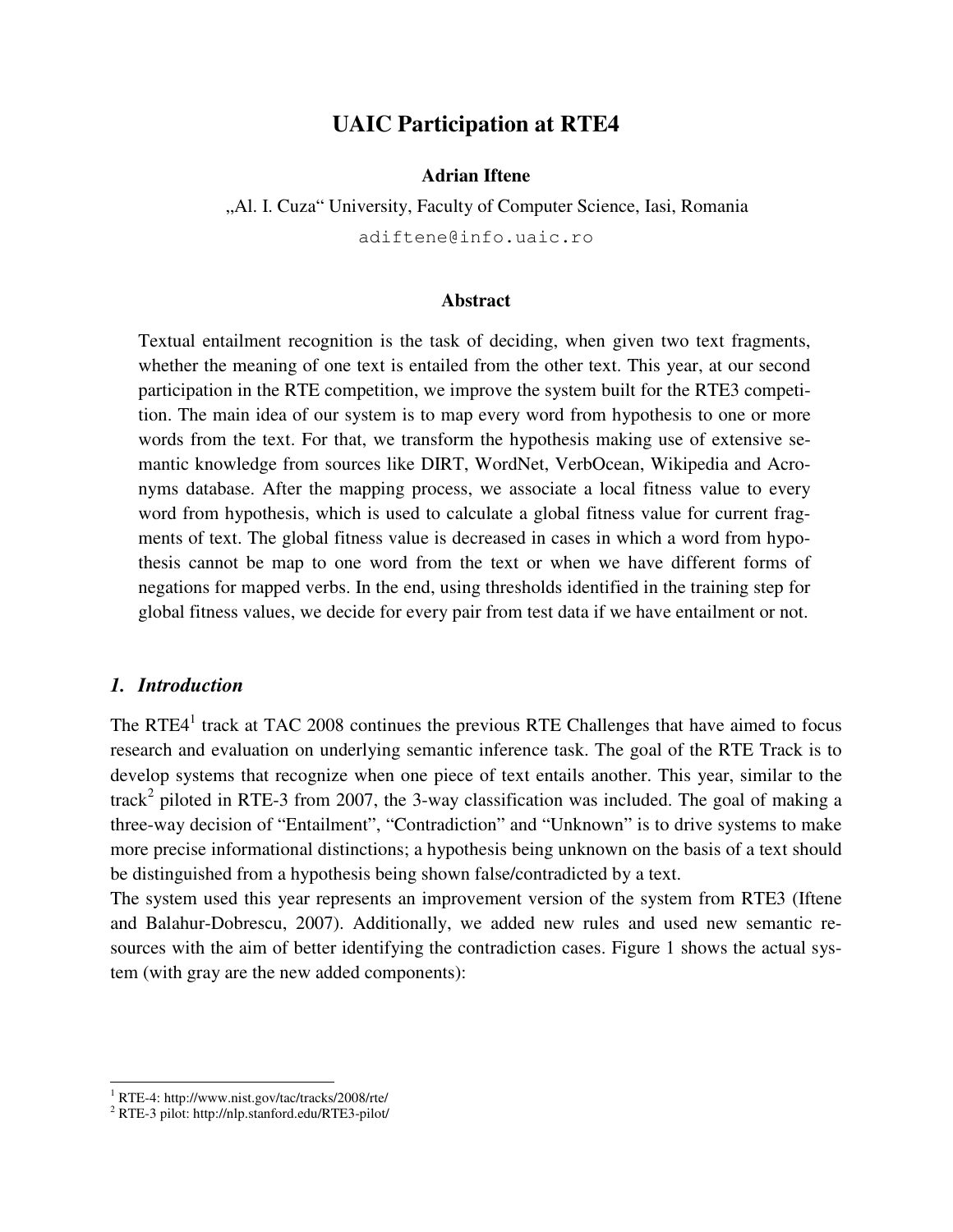

*Figure 1: System architecture* 

Next chapters present the main components of the system and in the end, obtained results from this year competition are presented. We will insist on new added components and on new used resources.

#### *2. Pre-Processing*

Initially, the text and the hypothesis are transformed with MINIPAR (Lin, 1998) tool into dependency trees: dependency tree associated to the text (called *text tree*) and dependency tree associated to the hypothesis (called *hypothesis tree*). Because in some cases the part-of-speech (POS) identified by MINIPAR is wrong, we use a TreeTagger tool<sup>3</sup> that correctly identifies the words POS and replaces the wrong POS identified by MINIPAR. This step is very important, especially for verbs, because our algorithm starts from verbs mapping and all the next steps depend on it (Iftene, 2008).

In order to identify name entities, all text-hypothesis pairs are sent to the LingPipe<sup>4</sup> module. In order to improve the results obtained in RTE3, in the case of Named Entities of type PERSON, we additionally used GATE (Cunningham et al., 2001), which contains finer-grained classes of entities. In a manner that is similar to the approach presented in (Tatu and Moldovan, 2007) we distinguish between the cases in which the *family name* or the *first name* found in the hypothesis are missing from the text. In addition to using LingPipe and GATE, we build a set of patterns

 $\overline{a}$ 

<sup>&</sup>lt;sup>3</sup> TreeTagger: http://www.cele.nottingham.ac.uk/~ccztk/treetagger.php

<sup>4</sup> LingPipe: http://www.alias-i.com/lingpipe/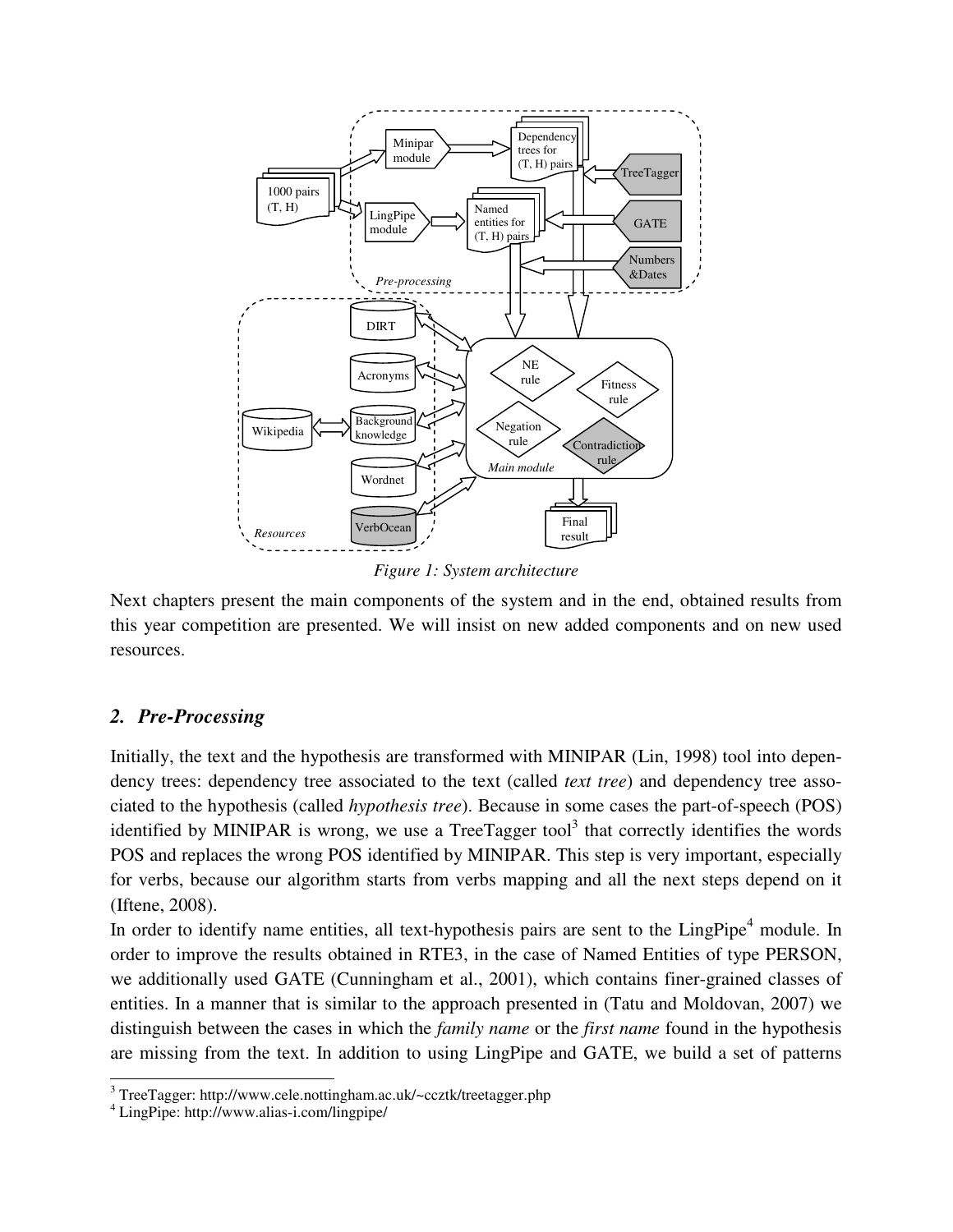with aim to identify numbers and calendar dates. In the RTE3 system we missed some situations, but now we add specific patterns for the identification of *percentages*, *measure values*, *time periods*, *order numerals*, etc. (Iftene, 2008).

In both trees for every node (which represents one word from initial sentence) we have the following information: the word lemma, the word part-of-speech (verb, noun, adjective), a flag *is-NameEntity* (*true* if the current word is a name entity and *false* otherwise), other information. For nodes from the hypothesis tree we have some additional information regarding corresponding node from text tree, the current node to which is mapped and its local fitness.

### *3. Main Module*

The main objective is to map every node from the hypothesis tree to one node from the text tree, similar to our approach from RTE3 (Iftene and Balahur-Dobrescu, 2007). It is possible that one node from the hypothesis tree to be map to several nodes from the text tree. For this reason, we will consider, in both dependency trees, triplets in the form (node lemma, father lemma, edge label) named *entity*. From this moment on, we will try to map entities from the hypothesis tree to entities from the text tree.

The mapping between entities can be done in two ways: *directly* (when entities from hypothesis tree exist in the text tree) or *indirectly* (when entities from text tree or hypothesis tree cannot be mapped directly and support transformations using external resources in order to do the mapping). Using this type of mapping between an entity from hypothesis and an entity from text, we calculate a *local fitness* value which indicates the appropriateness between entities. Based on local fitness, we build an *extended local fitness* and in the end, using all partial values, we calculate a normalized value that represents the *global fitness*. When an entity from the hypothesis tree can be mapped to more entities from the text tree, we select the mapping which increases the global fitness with the highest value.

Some of the following steps help our program in identifying the final answer for every pair from our test data. Accordingly, with an applied tool or with used resources we increase or decrease the global fitness score, and in the end we will have the final answer. The "No entailment" cases are represented by pairs of text and hypothesis for which we have the value of global fitness under a threshold identified on training data, and the "Entailment" cases are represented by pairs for which we have global fitness over the same threshold. In order to differentiate contradictions and unknown cases, we considered another threshold, also identified on training data. Since penalties for *contradiction cases* are higher than penalties for *unknown cases*, the order is as follows: the lower level for global fitness, the contradiction cases, first threshold, unknown cases, the second threshold, the entailment cases, and the highest level for global fitness. (See in Figure 2).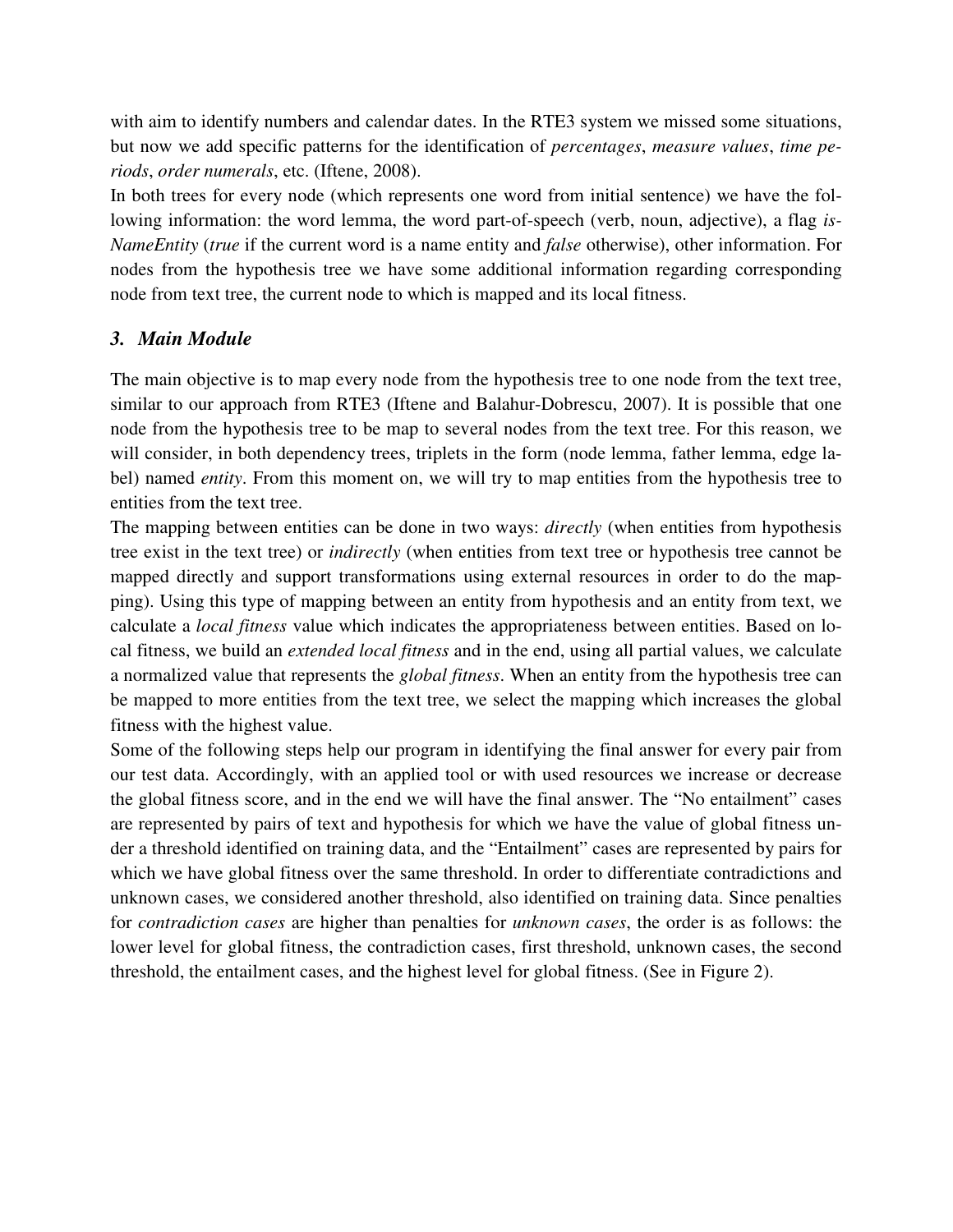

*Figure 2: Final answers consideration using Global fitness values*  Let's see for every type of possible answer, what the rules that promote it are.

#### *3.1. Entailment Cases*

#### *3.1.1. Basic Positive Rules*

Of course, in this case any type of mapping will increase the global score and, in the end, will increase the probability to have the final answer "Entailment". Let's see how we calculate the local fitness in these situations. For every node from the hypothesis tree which can be mapped directly to a node from the text tree, we will consider the local fitness value to be 1 (which represents the maximum value).

When it is not possible to do a direct mapping between a hypothesis node and a node from the text, we will try to use the external resources and to transform the hypothesis node in an equivalent one. Thus, for *verbs* we use the DIRT resource (Lin, 1998) and transform the hypothesis tree into an equivalent one, with the same nodes except the verb. This is the case of pair 84 where in text we have "*Barack Obama has declared …*" and in hypothesis we have "*Obama claims Democratic victory*" and we found in DIRT a similarity relation between verbs *declare* and *claim* with score 0.290608. After using this resource, the hypothesis has changed in "*Obama declares Democratic victory*" and in this form it is easier to compare the text and hypothesis and in the end the value of the global fitness score is increased.

If the word is *named entity*, we try to use an acronyms' database<sup>5</sup> or obtain information related to it from the background knowledge (Iftene and Balahur, 2008). As an example for acronyms we can indicate pair 528 where in text we have *EU* and in hypothesis we have *European Union*. Examples in which we use our module which adds new elements from English Wikipedia to the background knowledge are pairs 51 (relation between *Jewish* and *Jew*), 104 (between *Buenos Aires* and *Argentina*), 184 (between *Ireland* and *Irish*), 216 (between *UK* and *British*), 280 (between *16* and *sixteen*), 528 (between *Portugal* and *Portuguese*), etc.

For *nouns* and *adjectives* we use WordNet (Fellbaum, 1998) and a part of the relations from eXtended WordNet $<sup>6</sup>$  to look up synonyms and then we try to map them to nodes from the text tree.</sup>

 5 Acronyms: http://www.acronym-guide.com

<sup>6</sup> eXtended WordNet: http://xwn.hlt.utdallas.edu/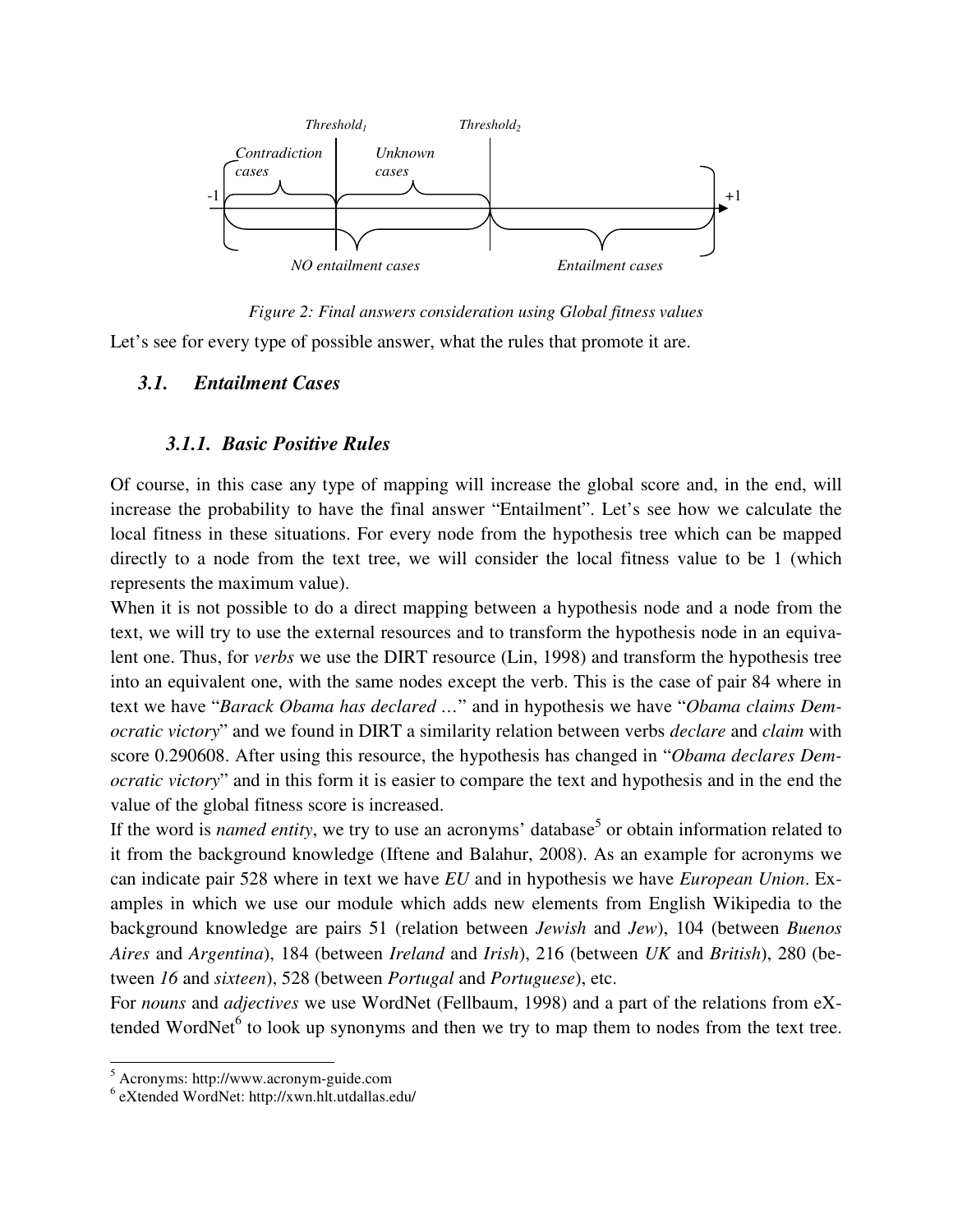We only took relations with high scores of similarity from eXtended WordNet. Examples of synonymy relation from WordNet are pairs 57 (between *nuclear* and *atomic*), 92 (between *trouble* and *problem*), 114 (between *talk* and *discussion*), etc.

For every transformation with DIRT or WordNet, we will consider the similarity value indicated by these resources for local fitness. When we use the acronyms database or background knowledge we consider the local fitness 1.

# *3.1.2. Positive Rules for Numbers*

In the test data from this year we observed special situations for name entities of numeric type. Even if we don't have the same numbers in text and hypothesis, we have some quantification words before or after numbers change their meaning and in the end we have equivalent relations between them. For example, at pair 304 we have in text "*at least 80 percent*" which is equivalent with "*more than 70 percent*" from hypothesis. With our initial rule we compare only numbers (80 and 70 in this case) and the final answer depends on the fact that these numbers are different. With the new rule, we create intervals for both expressions (percents over 80 for text and percents over 70 for hypothesis) and because these intervals have common elements, the final answer is different in this case. The list of quantifications words contains expressions like "more than", "less than", or words like "over", "under" and in these cases we consider intervals instead of considering only numbers.

Another situation is the case at pair 331 where we have in text "*killing all 109 people on board and four workers on the ground*" and in the hypothesis we have "*killed 113 people*". How we can see if we add "109" and "four" from text we obtain "113" that represent the value from hypothesis. For the same reason as above, we add a new rule which takes into consideration an additional number belonging to one sentence (text or hypothesis) which is obtained as sum of consecutive numbers separated by the word "and" or commas.

## *3.2. No Entailment Cases*

## *3.2.1. Basic Negative Rules*

If after all checks are made we cannot map one node from the hypothesis tree, we insert some penalty in the value of the node's local fitness. Also, because the stop words from the hypothesis ("the", "an", "a", "at", "to", "of", "in", "on", "by", etc.) artificially increase the value of global fitness, we don't take them into consideration in the final global fitness.

## *3.2.2. Negation Rules*

For every verb from the hypothesis we consider a Boolean value which indicates whether the verb has a negation or not. For that, we check inside its tree on its descending branches to see whether one or more of the following words are to be found: "not", "never", "may", "might",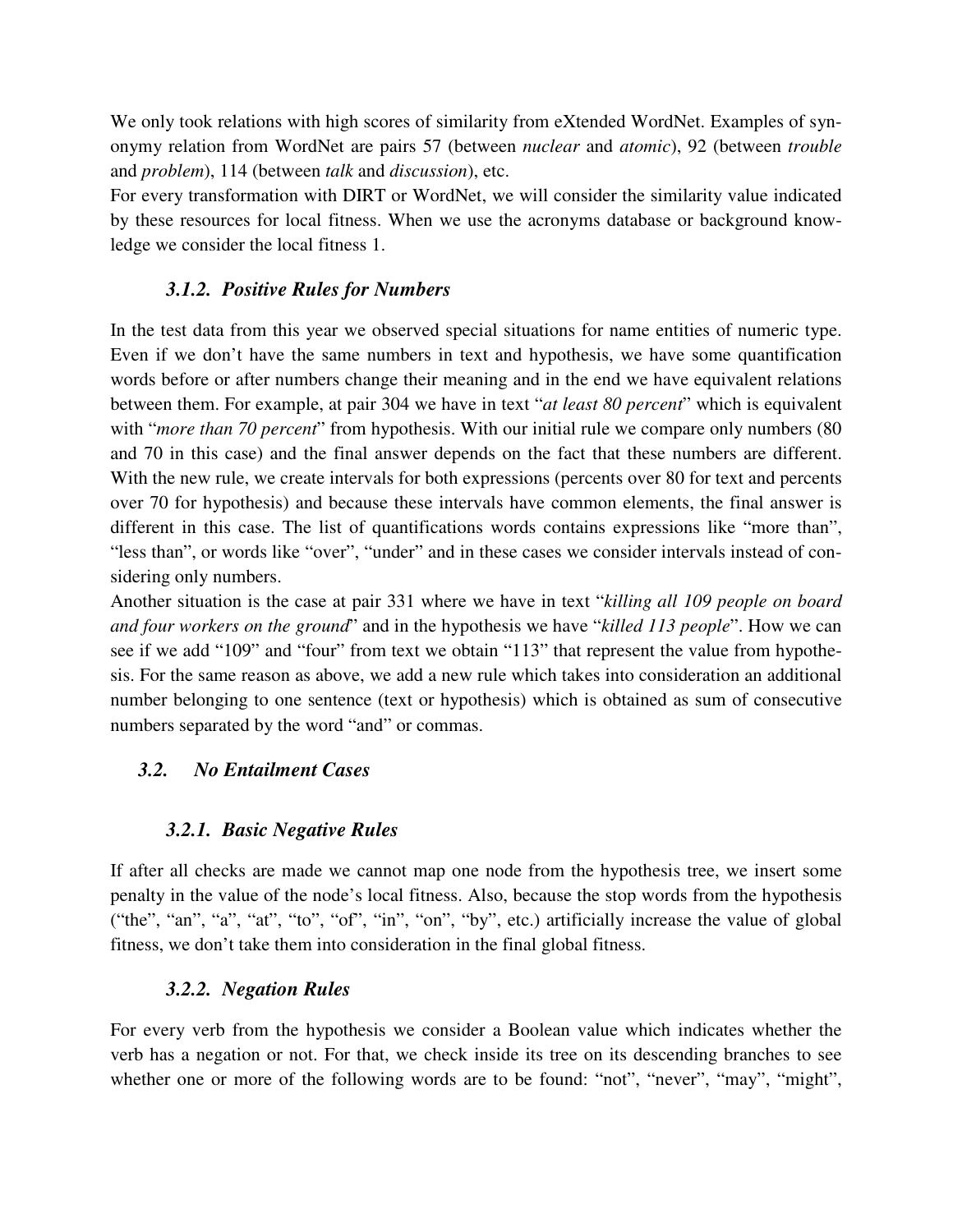"cannot", etc. For each of these words we successively negate the initial truth value of the verb, which by default is "false". The final value depends on the number of such words.

Another rule was built for the particle "to" when it precedes a verb. In this case, the sense of the infinitive is strongly influenced by the active verb, adverb or noun before the particle "to", as follows: if it is being preceded by a verb like "believe", "glad", "claim" or their synonyms, or adjective like "necessary", "compulsory", "free" or their synonyms or noun like "attempt", "trial" and their synonyms, the meaning of the verb in infinitive form is stressed upon and becomes "certain". For all other cases, the "to" particle diminishes the certainty of the action expressed in the infinitive-form verb.

We will see below more exactly how these rules were split into rules for contradiction cases and rules for unknown cases.

## *3.2.3. Contradiction Cases*

From negation rules, we consider *contradictions cases*: when verbs are negated with words like "never", "not", "no", "cannot", "unsuccessfully", "false" etc. (Iftene, 2008). This case is encored at pair 660 where in text we have "*Aquacell Water, Inc announced today that it has not received* …" and in hypothesis we have "*Aquacell Water receives …*".

Also, we consider cases when before particle "to" we have words like "refuse", "deny", "ignore", "plan", "intend", "proposal", "able", etc. These situations appear for example at pair 54 where the text is "*Plans to detain terrorist suspects for up to 42 days without charge …*" and the hypothesis is "*Police can detain terror suspects for 42 days without charge.*", and at pair 354 where in text we have "… *Shin was sacked from the school on June 20 after refusing to resign from his post as director of KBS*." and the hypothesis is "*Shin Tae-seop resigned from his post at Dong-eui University*.".

An important situation in contradiction identification is determined by identification of antonymy relation between words from text and hypothesis. In order to identify this relation we use [*opposite-of*] relation from VerbOcean resource (Chklovski and Pantel, 2004) and antonymy relation from WordNet. Examples of opposite relations from VerbOcean are for pairs 8 (between *increase* and its opposite *decrease*), 885 (between *pay* and its opposite *sell*). Examples of antonymy relation from WordNet are for pairs 28 (between *low* and *increase*) and for 48 (between *leave* and *stay*).

In order to catch more situations, we consider a combination between synonyms from WordNet and antonymy relation from WordNet or opposite relation from VerbOcean. So, using only the WordNet, for words from hypothesis which cannot be mapped to words from text using synonymy relation or antonymy relation, we consider the set of antonyms for their synonyms and we check if something from this new set can me mapped to the text. This is the case of pair 302, where we have in hypothesis the word *separate* which is synonym with the word *distinct*. The antonym of the word *distinct* is the word *same* which appear in the text. Thus, between words *separate* from hypothesis and word *same* from text we have an antonymy relation, even if we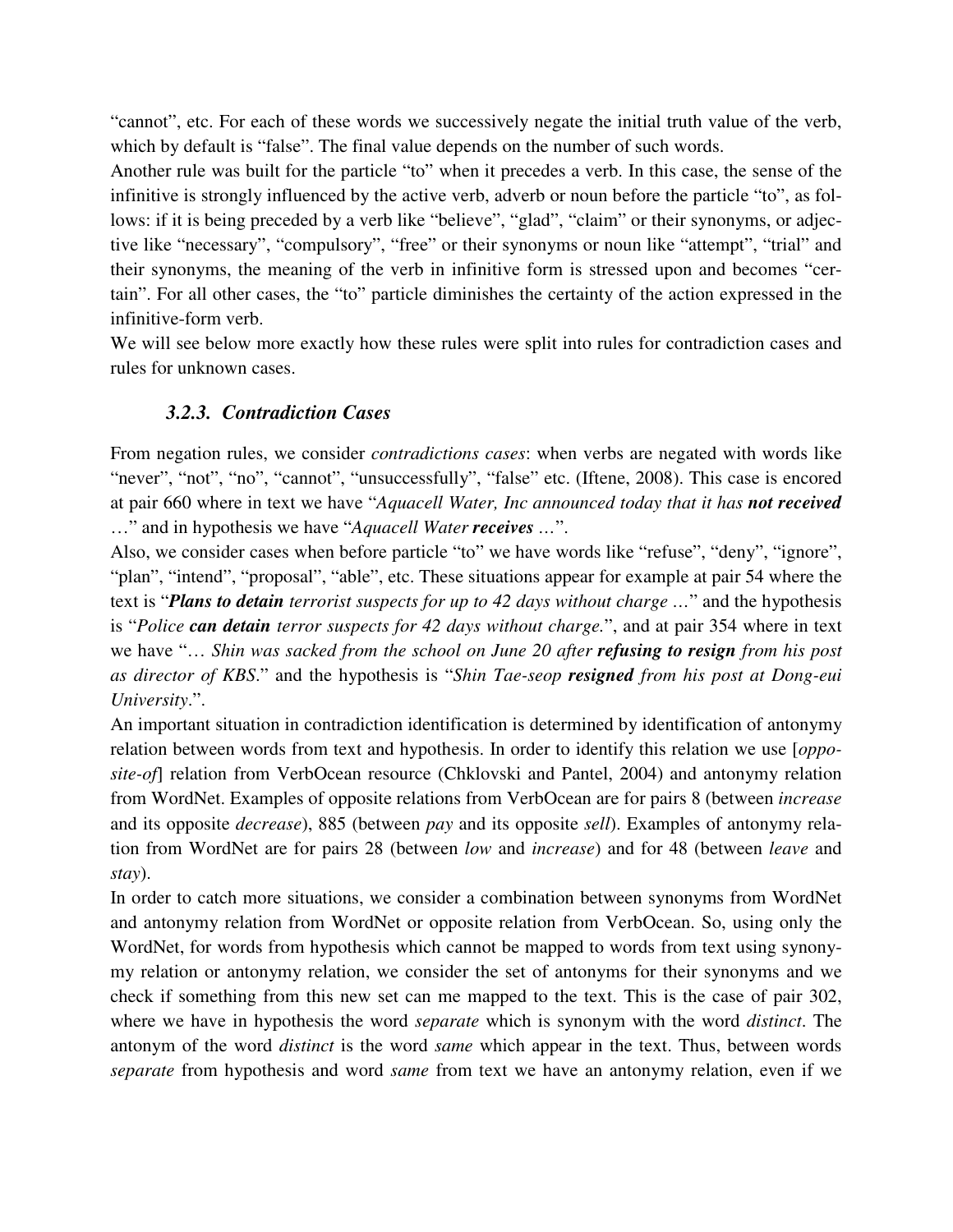don't have this explicit relation in WordNet. Similarly, we consider corresponding sets using the synonyms from WordNet and opposite relation from VerbOcean.

In some situations, similarity relation from DIRT is antonymy relation, and for this reason we do an extra verification of DIRT relations to see if we have antonymy in WordNet or in VerbOcean. If we have an antonymy relation, we will change the local fitness of the node with a negative value. For example, initially at pair 167 we have, using DIRT, a relation between *convict* and *acquit* with score 0.302455, but because we found in WordNet that *convict* and *acquit* are antonyms, we change the local fitness score of hypothesis verb and we insert a penalty.

For all identified *contradiction cases*, since we consider the penalties with the highest values, in the end, the final answer for the considered pairs will be "*Contradiction*".

# *3.2.4. Unknown Cases*

From the negation rules, we consider *unknown cases*: when words are "may", "can", "should", "could", "must", "might", "infrequent", "rather", "probably", etc. (Iftene, 2008). In these cases, inserted penalties are not decisive in final answer establishing, which is obtained only after the calculation of global fitness. At pair 198 we have in text "… *could also be linked to* …" and in hypothesis we have "… *is linked to* …".

Related to the particle "to" we will consider the cases which are not included in contradiction cases. So at pair 391 with text "*It is hard to like Will Carling* …" and hypothesis "*Nobody likes Will Carling*" we insert a penalty.

If at the cases presented above we only insert penalties and only in the end, after the calculation of the global fitness, will we know the final result for a pair, things are different regarding *named entities* with problems. In the event that even after using acronyms database and background knowledge we cannot map the *named entity* from the hypothesis to a named entity from the text tree, we decide that the final result for the current pair: "*Unknown*". This case is encored at pair 454 from bellow, in that we identify the named entity *Russia* in hypothesis without a corresponding value in the text.

T: *In 1977 to wide media fanfare, Polanski was charged with a host of sexual crimes for his involvement with a 13-year-old girl. He was subsequently convicted of unlawful intercourse with a minor, but fled the country in 1978 before final sentencing.*

H: *Polanski fled from the U.S. to Russia in 1978.*

For the numbers from text and from hypothesis, when it is possible, we also keep their unit measure. The rule presented above for named entities is also applied in cases in which we have the same numbers in text and in hypothesis, but we have different unit measures for them. This is the case for pair 441 where we have *11 troops* in the hypothesis and *11 September* in the text:

T: *Britain deployed troops to Afghanistan shortly after the attacks of 11 September, 2001. Few then thought that British forces would still be in Afghanistan in far larger numbers seven years on, nor that they would be involved in some of the fiercest fighting British forces have seen in decades, as part of Nato's International Security and Assistance Force (ISAF).*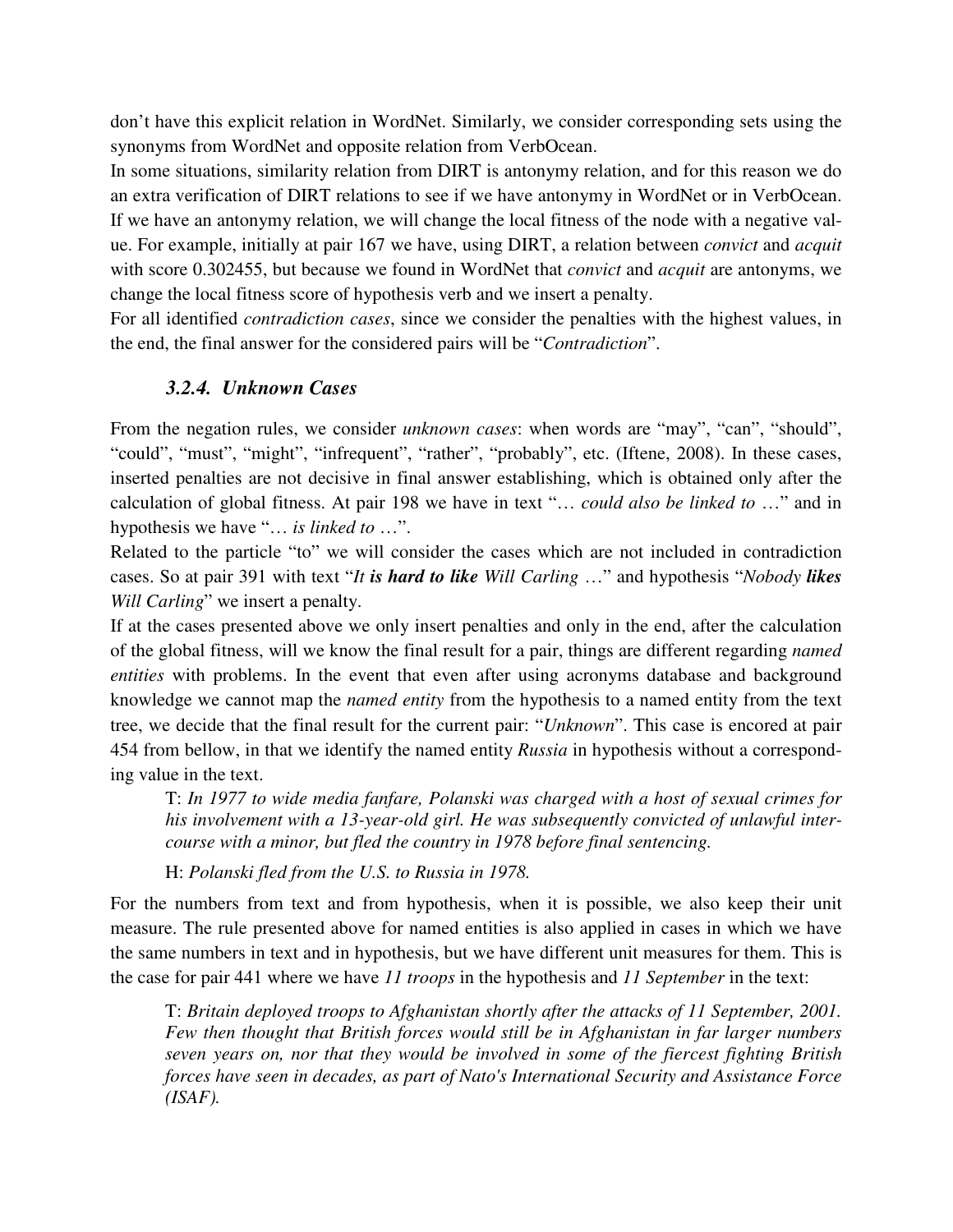H: *Britain has 11 troops that take part in Nato's International Security and Assistance Force.*

An exception from the named entity rule presented above is the case when the type of name entity is *first name*. In this case we only insert a penalty in the global fitness. This is the case of pair 122 from below where we have *Gordon Brown* in the hypothesis and we only have *Mr Brown* in the text:

T: *Mr Brown's courage and determination are not in doubt: he soaks up punishment as if he believes it is good for him. But week after week he gives no sign that he knows how to seize the initiative and dictate the course of the fight.*

H: *Gordon Brown is the UK Prime Minister.*

## *4. Results*

| <b>Answer</b><br><b>Type</b> | $#$ of<br>answers | # of correct<br>answers given | Total # of<br>answers given | <b>Precision</b> | <b>Recall</b> | <b>F-measure</b> |
|------------------------------|-------------------|-------------------------------|-----------------------------|------------------|---------------|------------------|
|                              | in Gold           | by our system                 | by our system               |                  |               |                  |
| Entailment                   | 500               | 466                           | 712                         | 65.45%           | 93.20%        | 76.90%           |
| Contradiction                | 150               | 69                            | 85                          | 81.18%           | 46.00%        | 58.72%           |
| Unknown                      | 350               | 150                           | 203                         | 73.89%           | 42.86%        | 54.25%           |
| <b>Total</b>                 | 1000              | 685                           | 1000                        | 68.50%           |               |                  |

The distributions of our answers in a 3-way task are presented below:

#### *Table 1: Results in RTE4 on 3-way task*

As we can see, the highest precision is for *Contradiction* case: 81.18 % and the lowest precision is for *Entailment* case: 65.45%. Also, we can see that the highest recall and F-measure are obtained for *Entailment* case 93.2% and 76.9 % and the lowest are for *Unknown* case, 42.86% and 54.25 %. The meaning of these results is that our system offers very many *Entailment answers*  and catches almost all possible *Entailment* cases; also the system offers a lower number of *Contradiction* and *Unknown* answers, but almost all are correct.

For the 2-way task, the distribution is presented in table bellow:

| <b>Answer</b><br><b>Type</b> | # of<br>answers<br>in Gold | # of correct<br>answers given<br>by our system | Total # of<br>answers given<br>by our system | <b>Precision</b> | <b>Recall</b> | <b>F-measure</b> |
|------------------------------|----------------------------|------------------------------------------------|----------------------------------------------|------------------|---------------|------------------|
| Yes                          | 500                        | 466                                            | 712                                          | 65.45%           | 93.20%        | 76.90%           |
| N <sub>o</sub>               | 500                        | 255                                            | 288                                          | 88.54%           | 51.00%        | 64.72%           |
| <b>Total</b>                 | 1000                       | 721                                            | 1000                                         | 72.10%           |               |                  |

*Table 2: Results in RTE4 on 2-way task*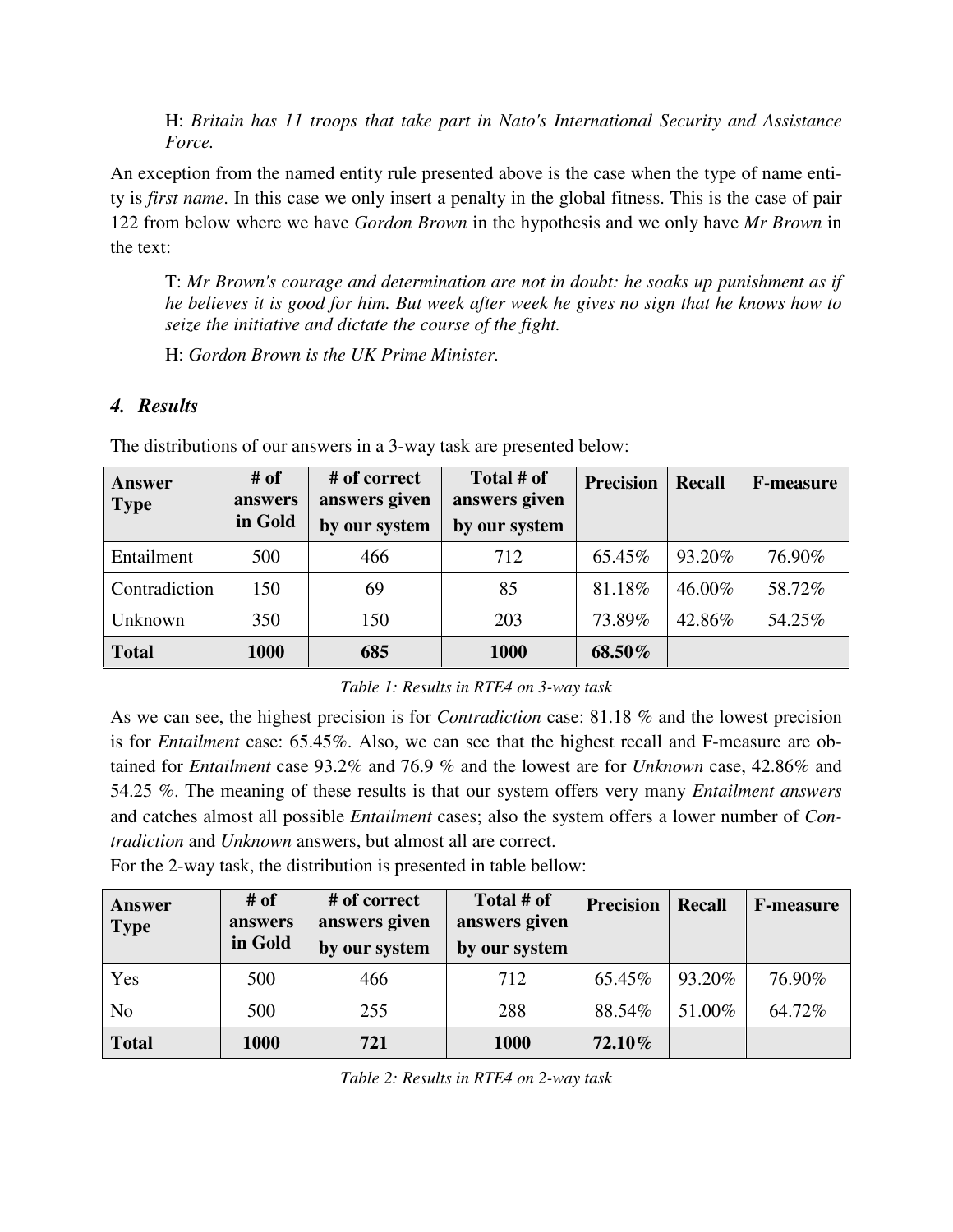The results are similar to results from the 3-way task and we notice the very high precision for No cases (88.54%), where from 288 answers offered by our system 255 are correct. The meaning of the difference between global precision from 2-way task and 3-way task is that only in 36 cases from 255 cases we don't distinguish correctly between *Contradiction* and *Unknown* cases.

In comparison with results from RTE3 we can see that accordingly to the provenience of testing data we have significant improvements on IR, SUM and IE tasks, but on QA task, where we got the best results in RTE3, we have the lowest result in RTE4.

| Provenience<br>of testing data | RTE3      | RTE4      |
|--------------------------------|-----------|-----------|
| IR.                            | 69.00 %   | 82.00%    |
| QA                             | 87.00%    | 63.00 %   |
| <b>SUM</b>                     | 63.50 %   | 78.00 %   |
| IE.                            | 57.00 %   | 64.33 %   |
| <b>Total</b>                   | 69.13 $%$ | $72.10\%$ |

*Table 3: Comparison between results between RTE3 and RTE4* 

## *5. Conclusions*

In this paper, the system used this year in RTE4 competition is presented. The main part consists of the presentation of ways in which we use the new tools (GATE, TreeTagger), new resources (VerbOcean) and new rules (Contradiction, Named Entities).

With the new changes presented, the system precision is improved, and the system is more oriented to an *Entailment-Contradiction-Unknown* system, because the rules for contradictions are more clearly specified. The obtained results from RTE-4 are better than the results from RTE3 participation: 72.1 % on two-way task (with 3 % better than in RTE3) and 68.5 % on three-way task (with 14.5 % better than in RTE3).

The main problems are related to cases in which text and hypothesis are very similar and contain the same set of words, but we have a different order for words which have different semantic roles in text and in hypothesis. The solution for this problem is to use a special tool that identifies semantic roles for words and to insert new rules for cases in which the same word has different roles in text and in hypothesis.

## *Acknowledgments*

The author thanks the members of the NLP group in Iasi for their help and support at different stages of the system development. The work on this project is partially financed by the SIR-RESDEC, PNCDI II project and by Siemens VDO Iaşi.